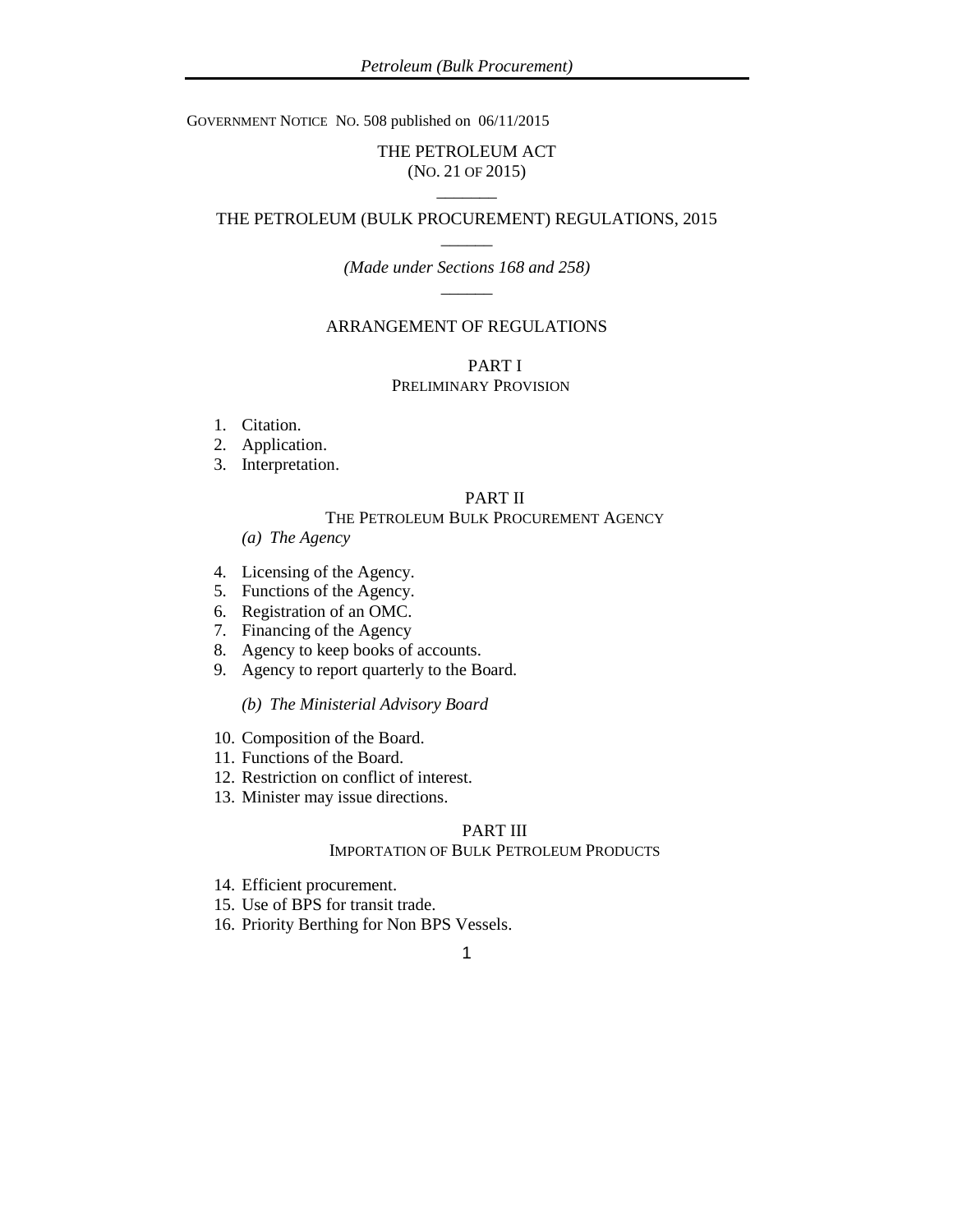# PART IV BULK PROCUREMENT PROCEDURES

- 17. Obligation to procure bulk petroleum product using BPS
- 18. Bidding process
- 19. Tender Committee
- 20. Petroleum products specifications
- 21. Procedure for sampling, testing and blacklisting
- 22. Re-sampling and Re-testing
- 23. Cargo delivery
- 24. Bulk Procurement System Manual
- 25. Financing and payment procedures

# PART V

# DISTORTION OF BPS

- 26. Distortion of BPS
- 27. Penalty

### PART VI **PENALTIES**

- 28. Late delivery
- 29. Delivery default
- 30. Late payment

# PART VII

# GENERAL PROVISIONS

- 31. Upgrading and replacement of existing lines
- 32. General penalty
- 33. Penalty for continued defiance
- 34. Revocation
- 35. Agency to supplement procedures

# $\overline{\phantom{a}}$ **SCHEDULE**  $\overline{\phantom{a}}$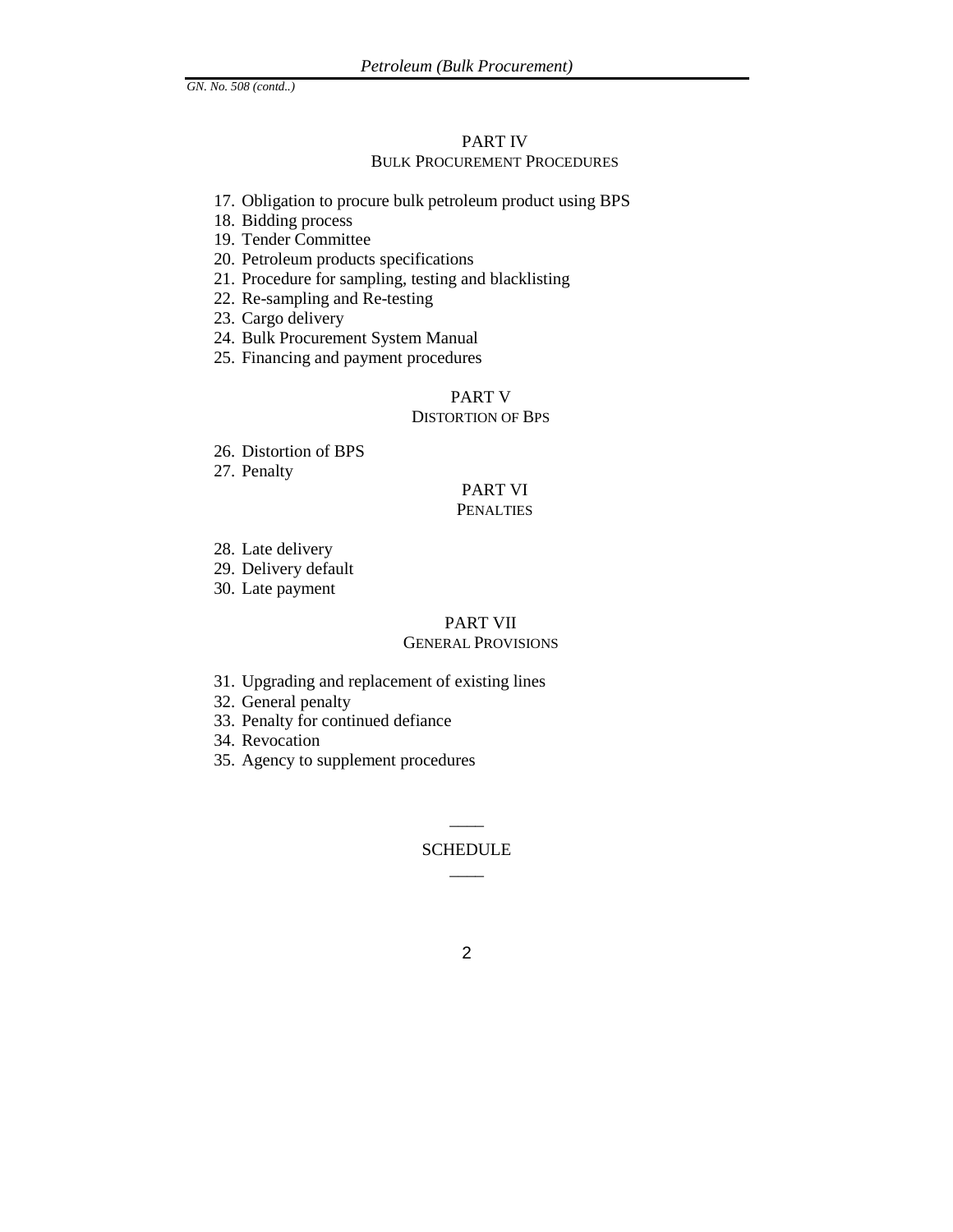GOVERNMENT NOTICE NO. 508 published on 06/11/2015

# THE PETROLEUM ACT, (No. 21 of 2015) \_\_\_\_\_\_\_\_

# THE PETROLEUM (BULK PROCUREMENT) REGULATIONS, 2015  $\overline{\phantom{a}}$

# PART I PRELIMINARY PROVISIONS

| Application<br>2. These Regulations shall govern the implementation of<br>Bulk Procurement System of Petroleum Products.<br>Interpretation<br>3. In these Regulations, unless the context otherwise<br>requires:<br>"Act" means the Petroleum Act;<br>Act No. 21<br>of 2015<br>GN No.423 of<br>"Agency" means the Agency established under the Executive<br>2015<br>Agencies (The Petroleum Bulk Procurement Agency)<br>Order, 2015;<br>"applicable law" means any principal law, convention, treaty,<br>proclamation, regulation, order or by-law that is<br>customarily treated in Tanzania as having legally<br>binding force relevant to matters pertaining to the<br>procurement and supply of a bulk petroleum product in<br>Tanzania;<br>Cap. 130<br>"approved specification" means any specification or standard<br>pursuant to the Standards Act, or any other standards<br>that are widely used for good petroleum industry<br>practices;<br>Cap. 414<br>"Authority" means the Energy and Water Utilities Regulatory<br>Authority established under the provisions of the<br><b>EWURA Act:</b><br>GN No.423 of<br>"Board" means the Ministerial Advisory Board established<br>2015<br>under the Executive Agencies (The Petroleum Bulk<br>Procurement Agency) Order, 2015 and the term "MAB"<br>shall be construed accordingly;<br>"bulk quantity" means a single lot of not less than five hundred | Citation | 1. These Regulations may be cited as the Petroleum (Bulk<br>Procurement) Regulations, 2015. |
|---------------------------------------------------------------------------------------------------------------------------------------------------------------------------------------------------------------------------------------------------------------------------------------------------------------------------------------------------------------------------------------------------------------------------------------------------------------------------------------------------------------------------------------------------------------------------------------------------------------------------------------------------------------------------------------------------------------------------------------------------------------------------------------------------------------------------------------------------------------------------------------------------------------------------------------------------------------------------------------------------------------------------------------------------------------------------------------------------------------------------------------------------------------------------------------------------------------------------------------------------------------------------------------------------------------------------------------------------------------------------------------------------------------|----------|---------------------------------------------------------------------------------------------|
|                                                                                                                                                                                                                                                                                                                                                                                                                                                                                                                                                                                                                                                                                                                                                                                                                                                                                                                                                                                                                                                                                                                                                                                                                                                                                                                                                                                                               |          |                                                                                             |
|                                                                                                                                                                                                                                                                                                                                                                                                                                                                                                                                                                                                                                                                                                                                                                                                                                                                                                                                                                                                                                                                                                                                                                                                                                                                                                                                                                                                               |          |                                                                                             |
|                                                                                                                                                                                                                                                                                                                                                                                                                                                                                                                                                                                                                                                                                                                                                                                                                                                                                                                                                                                                                                                                                                                                                                                                                                                                                                                                                                                                               |          |                                                                                             |
|                                                                                                                                                                                                                                                                                                                                                                                                                                                                                                                                                                                                                                                                                                                                                                                                                                                                                                                                                                                                                                                                                                                                                                                                                                                                                                                                                                                                               |          |                                                                                             |
|                                                                                                                                                                                                                                                                                                                                                                                                                                                                                                                                                                                                                                                                                                                                                                                                                                                                                                                                                                                                                                                                                                                                                                                                                                                                                                                                                                                                               |          |                                                                                             |
|                                                                                                                                                                                                                                                                                                                                                                                                                                                                                                                                                                                                                                                                                                                                                                                                                                                                                                                                                                                                                                                                                                                                                                                                                                                                                                                                                                                                               |          |                                                                                             |
|                                                                                                                                                                                                                                                                                                                                                                                                                                                                                                                                                                                                                                                                                                                                                                                                                                                                                                                                                                                                                                                                                                                                                                                                                                                                                                                                                                                                               |          |                                                                                             |
|                                                                                                                                                                                                                                                                                                                                                                                                                                                                                                                                                                                                                                                                                                                                                                                                                                                                                                                                                                                                                                                                                                                                                                                                                                                                                                                                                                                                               |          | 3                                                                                           |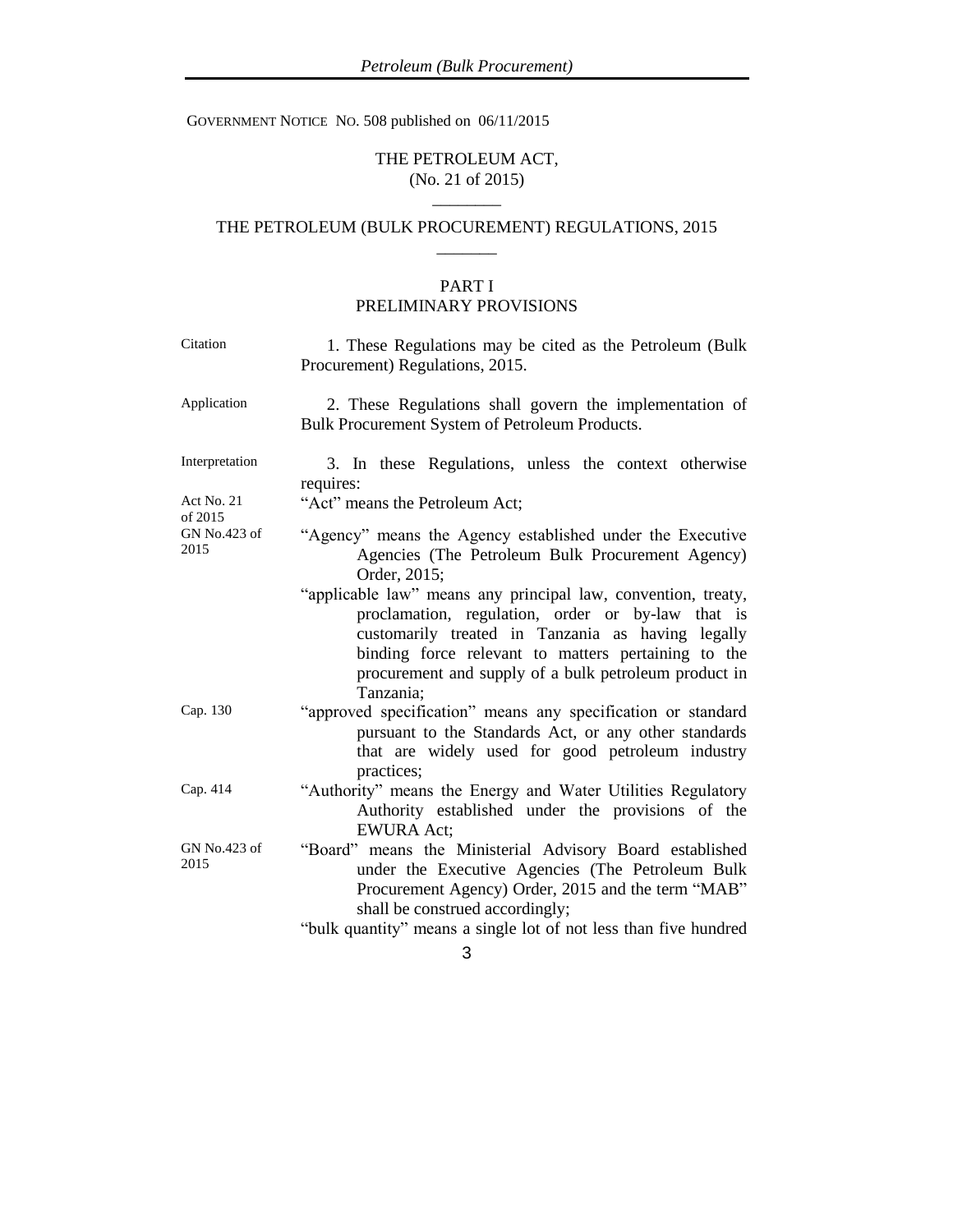metric tonnes of a petroleum product;

- "buyer" means an OMC that buys a petroleum product from a supplier under Bulk Procurement System;
- "Chairman" means the chairman of the Board;
- "Code of Conduct" means a set of principles, values, standards, or rules of behavior that guide decisions and procedures for the employees of the Agency as approved by the Minister;
- "correspondence bank" means a locally registered bank engaged by a buyer which has a corresponding relationship with a supplier banker;

Cap. 414 "EWURA Act" means the Energy and Water Utilities Regulatory Authority Act;

- "Executive Director" means the chief executive officer of the Agency;
- "Good Petroleum Industry Practices" means any action related to a petroleum product intended to preserve product quality and meeting generally accepted health, safety and environmental requirements;
- "Independent inspector" means an inspector appointed to verify quality and quantity of petroleum product imported under BPS;
- "inspector" means an inspector of the Tanzania Bureau of Standards;

"KOJ" means Kurasini Oil Jetty;

- "LIBOR" means the London Inter-bank Overnight Rate;
- "licence" means an authorization granted by the Authority to an OMC to conduct wholesale business;
- "Minister" means the Minister responsible for petroleum affairs;
- "offloading point" means KOJ, SPM or any other authorized area where a petroleum product shall be offloaded;
- "OMC" means an Oil Marketing Company licenced by the Authority to undertake a petroleum product wholesale business;

GN No 423 of 2015

- "Order" means the Executive Agencies ( The Petroleum Bulk Procurement Agency) Order, 2015;
- "Permanent Secretary" means the Permanent Secretary of the Ministry responsible for petroleum affairs;
- "Petroleum Bulk Procurement System" means a system established pursuant to these Regulations to govern the importation of a bulk petroleum product into Tanzania and "BPS" shall be construed accordingly;
	- 4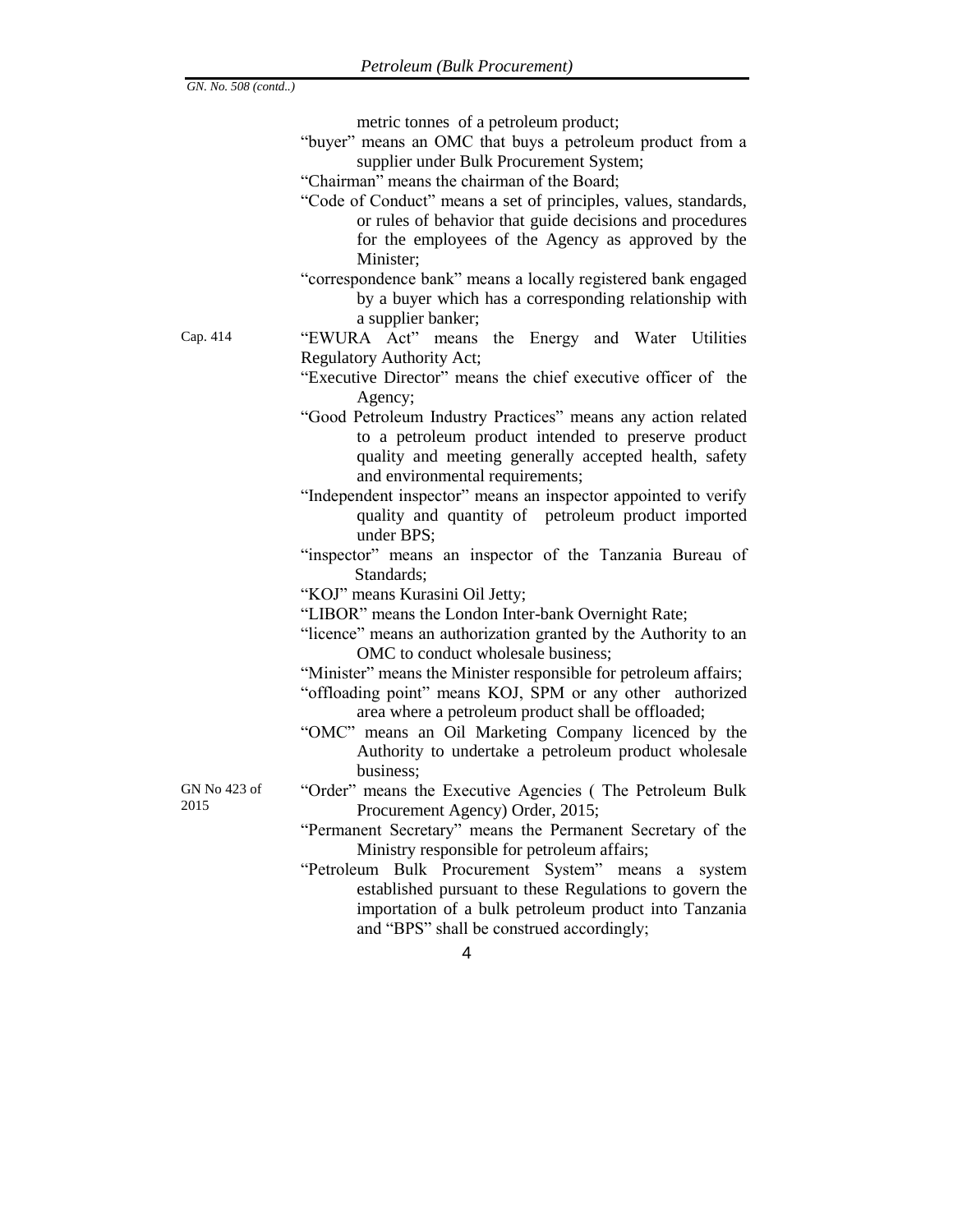|                                  | "petroleum products" means petroleum products prescribed                                                                                                                                                                                                    |  |  |  |  |
|----------------------------------|-------------------------------------------------------------------------------------------------------------------------------------------------------------------------------------------------------------------------------------------------------------|--|--|--|--|
|                                  | under regulation $14(4)$ ;<br>"SPM" means single point mooring which is an offshore facility<br>owned and operated by TPA to offload a petroleum<br>product from tankers;                                                                                   |  |  |  |  |
|                                  | "supplier" means a company selected by the Agency to supply a<br>petroleum product in bulk quantity under BPS;                                                                                                                                              |  |  |  |  |
|                                  | "Tender Committee" means a committee established under the<br>provision of regulation 19;                                                                                                                                                                   |  |  |  |  |
| Cap. 130                         | "TBS" means the Tanzania Bureau of Standards established<br>under the Standards Act;                                                                                                                                                                        |  |  |  |  |
| Cap. 166                         | "TPA" means the Tanzania Ports Authority established under<br>the Ports Act;                                                                                                                                                                                |  |  |  |  |
| Cap 399                          | "TRA" means the Tanzania Revenue Authority established<br>under the Tanzania Revenue Authority Act;                                                                                                                                                         |  |  |  |  |
|                                  | "wholesale business" means the sale or storage of a petroleum                                                                                                                                                                                               |  |  |  |  |
|                                  | product in bulk quantity within the country;<br>"wholesaler" means the company engaged in the supply of a<br>petroleum product in bulk quantity for the purpose of<br>wholesale business in Tanzania after it has taken its<br>share from the supplier; and |  |  |  |  |
| Cap. 245<br>GN No. 94 of<br>2002 | "WMA" means the Weights and Measures Agency established<br>under the Executive Agencies (Weights and Measures)<br>Establishment Order.                                                                                                                      |  |  |  |  |
|                                  |                                                                                                                                                                                                                                                             |  |  |  |  |
|                                  | PART II<br>THE PETROLEUM BULK PROCUREMENT AGENCY                                                                                                                                                                                                            |  |  |  |  |
| (a) The Agency                   |                                                                                                                                                                                                                                                             |  |  |  |  |
| Licencing of the<br>Agency       | 4. The Agency shall be licensed by the Authority in<br>accordance with procedures stipulated in the Petroleum Act,<br>2015.                                                                                                                                 |  |  |  |  |
| Functions of the<br>Agency       | 5. In addition to functions stipulated under the Order, the<br>Agency shall perform the following functions:                                                                                                                                                |  |  |  |  |
| GN No. 423 of                    | $-$ 4.4 $-$                                                                                                                                                                                                                                                 |  |  |  |  |

2015

*GN. No. 508 (contd..)*

- (a) collect the procurement requirements of petroleum products from OMCs;
- (b) conclude and administer contracts with suppliers and between the Agency and OMCs;
- (c) conduct an International Competitive Bidding for the
	- 5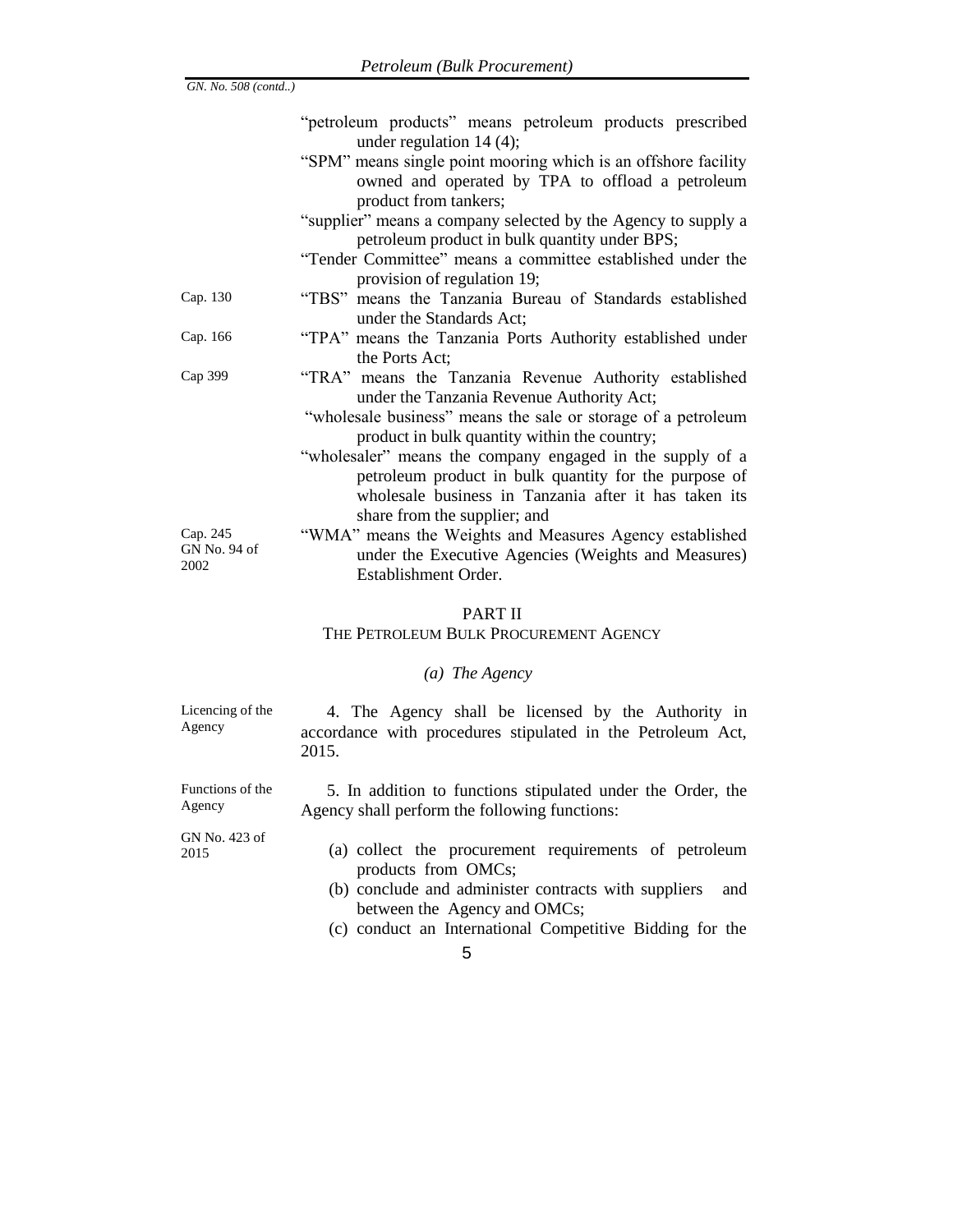procurement of petroleum products in bulk;

- (d) report to the Authority on Agency's activities on a monthly basis or as may be required by the Authority;
- (e) prepare plans and a budget to cover its operations;
- (f) relay information, in a timely manner, related to the petroleum business to the Authority, OMCs, Ministry responsible for petroleum affairs, TRA, TPA, TBS,WMA and other relevant parties when requested;
- (g) forecast supply and demand of petroleum products;
- (h) coordinate diligent receipts by OMCs of petroleum products from the delivery vessels;
- (i) maintain records of the shipments and performance;
- (j) coordinate invoicing and collection of payments for the respective shares of petroleum products imported by an OMC;
- (k) appoint an independent inspector to ensure delivery of acceptable quantity and quality of a petroleum product; and
- (l) to make orders and to undertake any function that aims at improving efficient procurement of petroleum products.

#### Registration of an OMC

6. An OMC shall, pursuant to the procedures prescribed by the Agency, be required to register with the Agency in order to import a petroleum product under BPS.

Financing of the Agency

7.-(1) The Agency shall be funded by:-

- (a) contribution collected from Oil Marketing Companies on each liter of petroleum product imported under BPS as shall be approved by the Minister;
- (b) sale of pre –qualification and tender documents;
- (c) income from Agency operations;
- (d) grants and loans; and
- (e) Government subventions.

(2) The amount of contribution to be made by each OMC under sub-regulation (1) (a) shall be determined based on the annual budget which has been approved pursuant to subregulation (3).

(3) The Agency shall table before the Board the annual plan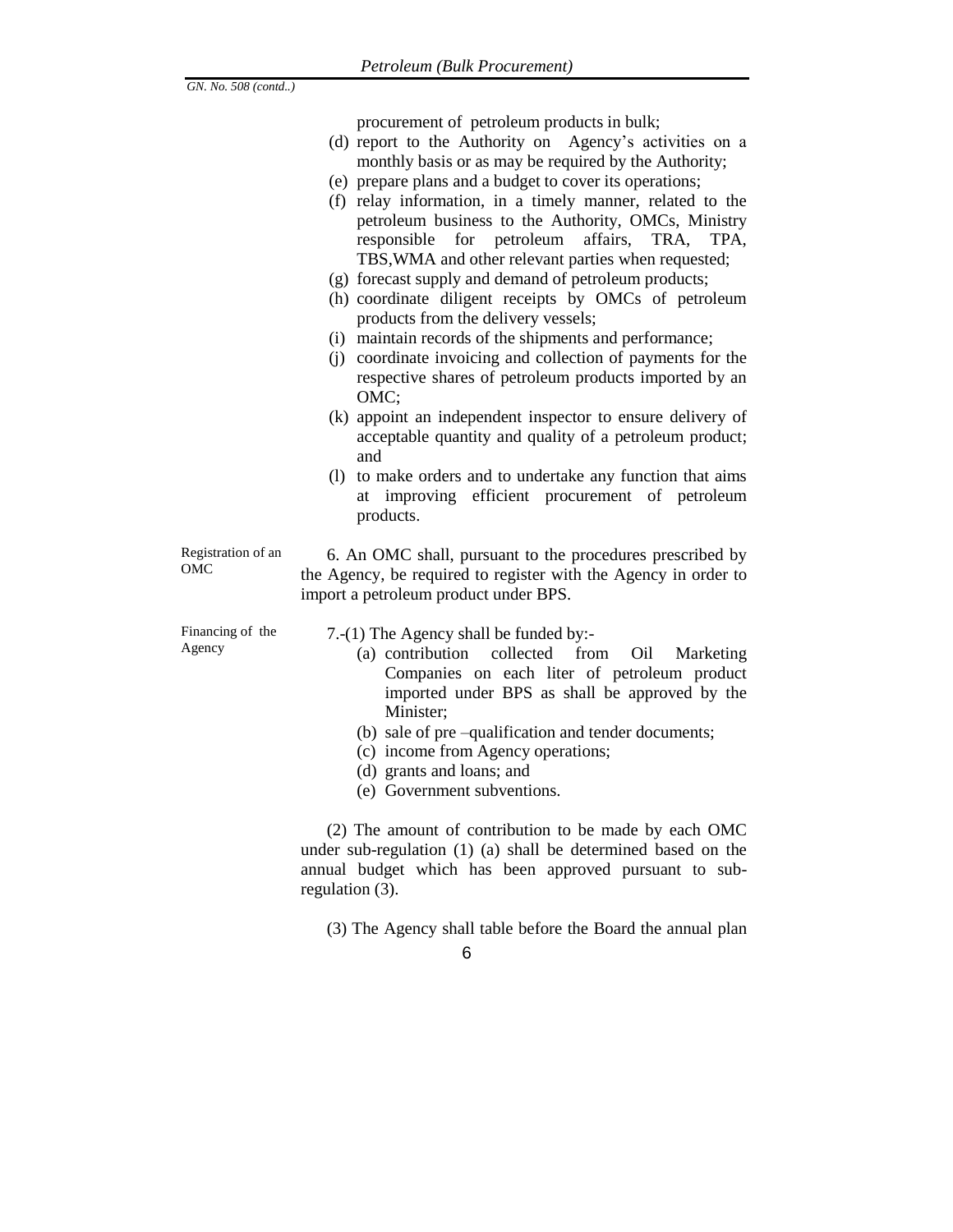and budget of the Agency and thereafter submit such plan and budget to the Permanent Secretary for approval.

(4) Without prejudice to the provision of sub regulation (1)(a), an OMC shall pay to the Agency, registration fees as shall be determined by the Board and approved by Permanent Secretary from time to time,

Provided that, where an OMC is subsequently granted a new licence by the Authority as the result of expiration or revocation of earlier licence, such OMC shall be required to pay registration fee in respect of the new licence granted.

Agency to keep Books of Accounts 8. The Agency shall keep books of accounts and maintain proper records of its operations in accordance with the International Financial Reporting Standards (IFRS).

Agency to report quarterly to the Board.

9.-(1) The Agency shall prepare a quarterly report for the operations of the BPS including *inter alia* the available stock, demand forecast for the coming quarter, payment status for all importers and operational challenges for that quarter.

(2) The report shall be submitted to the Board within fifteen days after the end of each quarter.

*(b) The Ministerial Advisory Board*

Composition of the Board

10.-(1) Subject to section 6 of the Executive Agencies Act, the Ministerial Advisory Board shall comprise of:-

- (a) the Chairman;
- (b) a representative from the Ministry responsible for petroleum affairs;
- (c) one representative from the Ministry responsible for ports affairs; and
- (d) three representatives from OMCs.

(2) The Executive Director shall be the Secretary to the Ministerial Advisory Board.

Functions of the Board

11. Functions of the Ministerial Advisory Board shall be to advise the Minister on the following: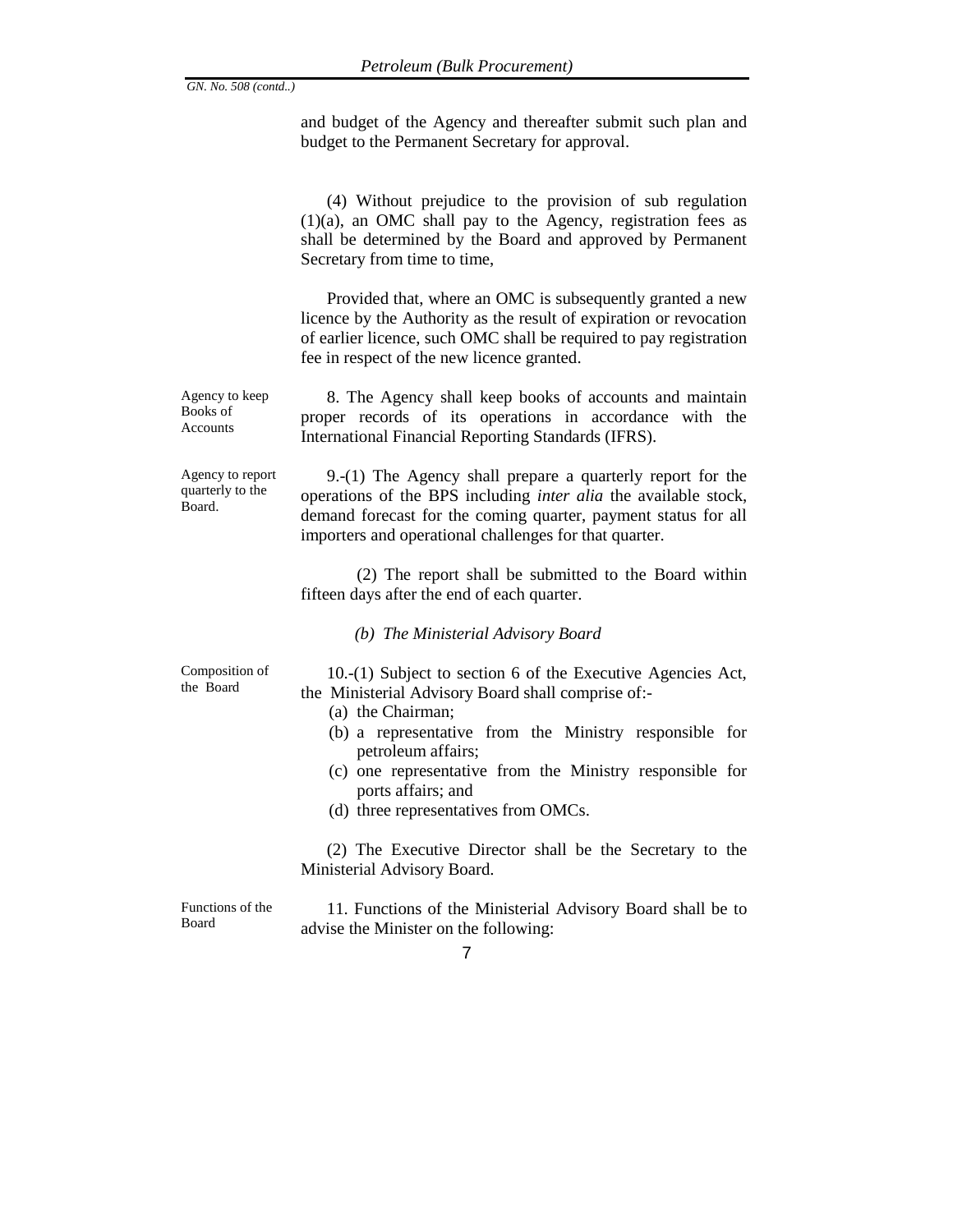(a) development and maintenance of a strategic framework; (b) objectives of the Agency; (c) acceptability of the Agency's plans and associated budgets; (d) setting of priorities and annual performance targets for the Agency; (e) the Agency's annual reports and accounts; (f) evaluation of the Agency's performance; (g) salaries, wages and allowances of employees of the Agency; and (h) any other matter in the promotion and furtherance of objectives and functions of the Agency. Restriction on conflict of interest 12.- (1) Members of the Board shall have a fiduciary obligation to the Agency and not to the entities they represent. (2) Employees of the Agency shall, before assuming office, sign a Code of Conduct and shall during their tenure in office observe the provisions of such Code of Conduct. (3) A member of the Board shall not participate in his advisory role, in the matter in which he has direct or indirect interest. Minister may issue directions 13. The Minister may, in the public interest, issue in writing directions of specific or general nature to the Agency on any matter or decision and the Agency shall comply with that direction.

### PART III

#### IMPORTATION OF BULK PETROLEUM PRODUCTS

Efficient Procurement

*GN. No. 508 (contd..)*

14.– (1) A person shall not import a petroleum product unless the importation is conducted through efficient procurement.

(2) For purpose of this regulation "efficient procurement" means a procurement undertaken by way of Bulk Procurement System in accordance with these Regulations.

(3) Powers and mandates of the Minister to implement an efficient petroleum procurement system in accordance with the Petroleum Act is hereby vested in the Agency.

Act No. 21 of 2015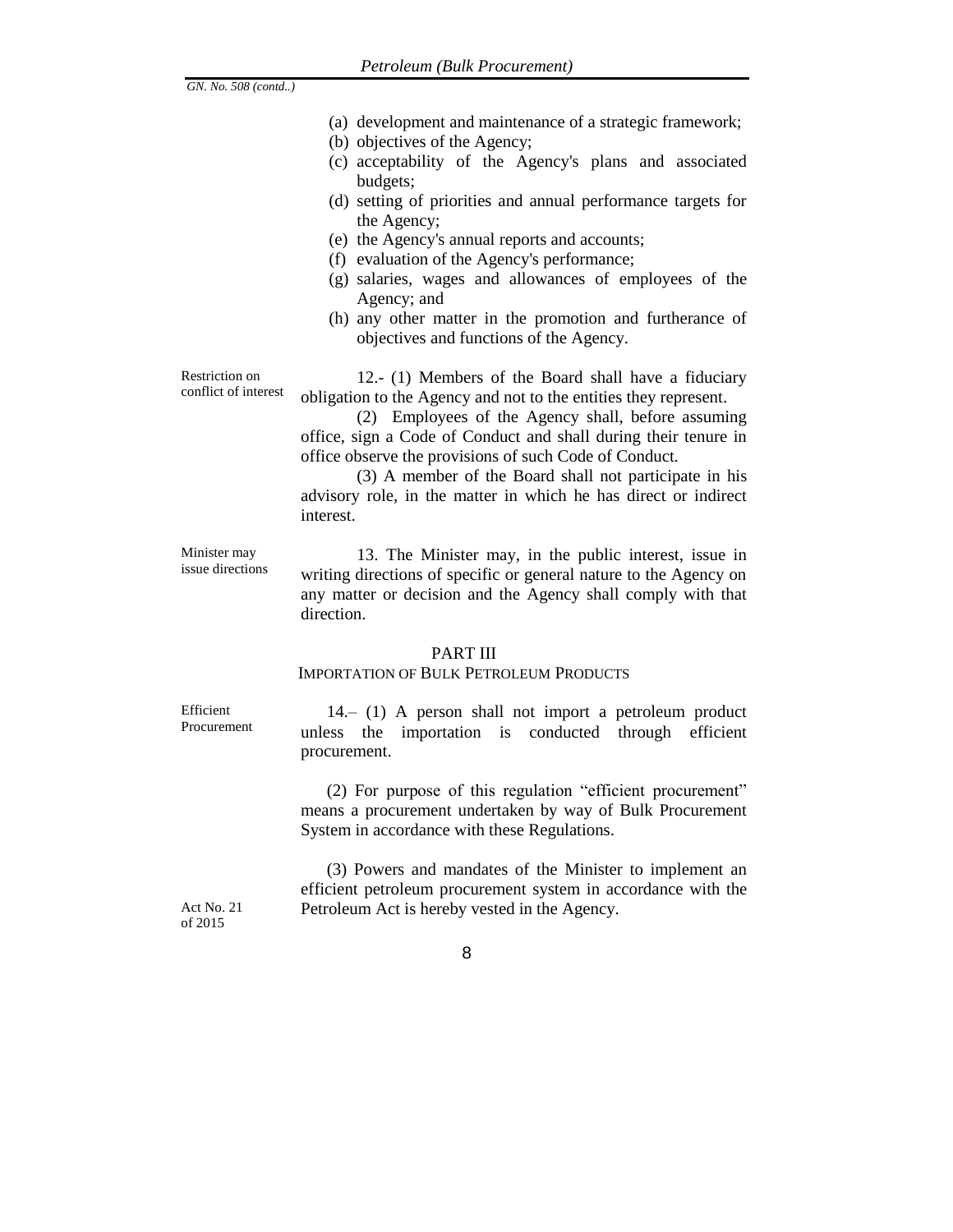- (4) The BPS shall apply to the following petroleum products:
	- (a) motor super premium;
	- (b) automotive gasoil;
	- (c) illuminating kerosene;
	- (d) heavy fuel oil;
	- (e) jet-A1;
	- (f) liquefied petroleum gas; and
	- (g) any other petroleum product as the Minister may declare.

(5) The Agency shall be responsible for implementing and enforcing the provision of these Regulations.

(6) Without prejudice to sub regulation (5), the Authority shall have mandate to oversee all matters relating to petroleum supply operations in accordance with provisions of the Act.

Use of BPS for transit trade

are:-

15.-(1) The use of Bulk Procurement System for transit petroleum products shall be optional.

(2) Subject to the provisions of sub-regulation (1), an OMC undertaking transit business shall ensure that the cargo imported is within the specifications of the country to which the product is destined.

(3) An OMC intending to import a petroleum transit product shall at the time of placing order, submit to the Agency the name and contacts of the consignee of the transit product.

(4) An OMC undertaking transit business shall, in the event of localization of transit product, notify in writing and provide proof of notice of tax liabilities from TRA to the Agency and the Authority.

(5) In the event that the specifications for transit cargo

- (a) of higher standards than the Tanzania specifications, OMC undertaking transit business shall be required to have a dedicated depot or storage facilities for such cargo; and
- (b) of lower standards than the Tanzania specifications,
	- 9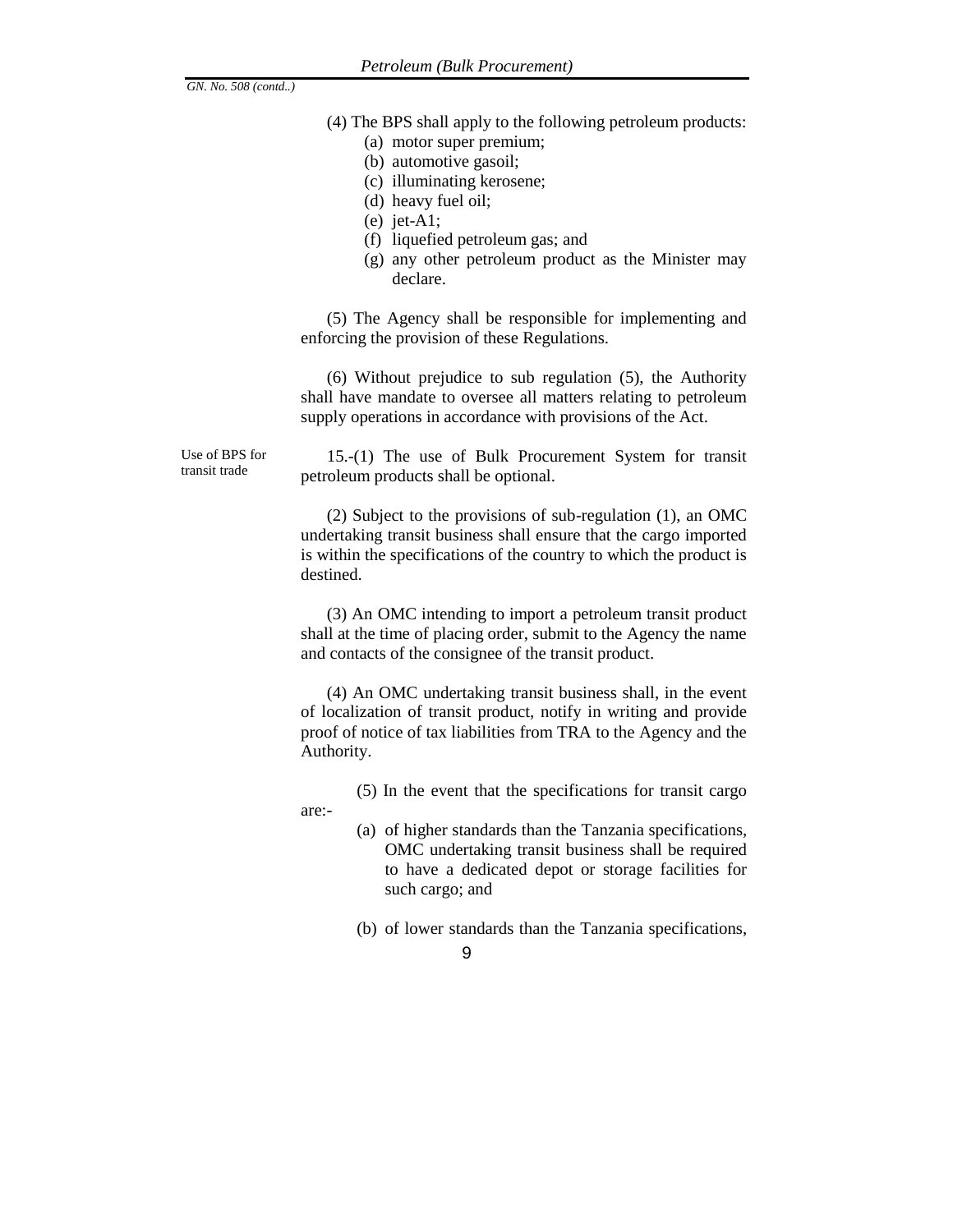OMC undertaking transit business shall not import such transit cargo within the Tanzania territory.

(6) TRA shall provide information to the Agency in relation to localized petroleum products.

(7) Under emergency conditions declared by the Minister, the transit petroleum products may be localized.

(8) Any person who contravenes the provision of subregulations (3) or (4), shall be liable to a fine equal to twenty percent of the value of the cargo imported or localized as the case may be or fifty million Tanzanian shillings whatever is higher.

16.-(1) Any non BPS vessel shall not be given priority berthing unless approved by the Minister after consultation with the Minister responsible for ports affairs.

(2) Subject to an approval under sub-regulation (1), prior to commencement of any discharge, the owner of the product in the approved non BPS vessel shall be required to pay provisional demurrage for the affected vessels in line.

(3) Without prejudice to sub-regulation (2), the Agency shall determine the actual demurrage to be paid.

(4) Where the owner of the product has paid:-

- (a) an excess provisional demurrage, such owner shall be entitled to refund; or
- (b) less provisional demurrage, such owner shall be required pay the remaining amount within the time prescribed by the Agency.

#### PART IV

#### BULK PROCUREMENT PROCEDURES

Obligation to Procure Petroleum

17.- (1) A person shall not procure a petroleum product in bulk except pursuant to these regulations.

10

Priority berthing for Non BPS Vessels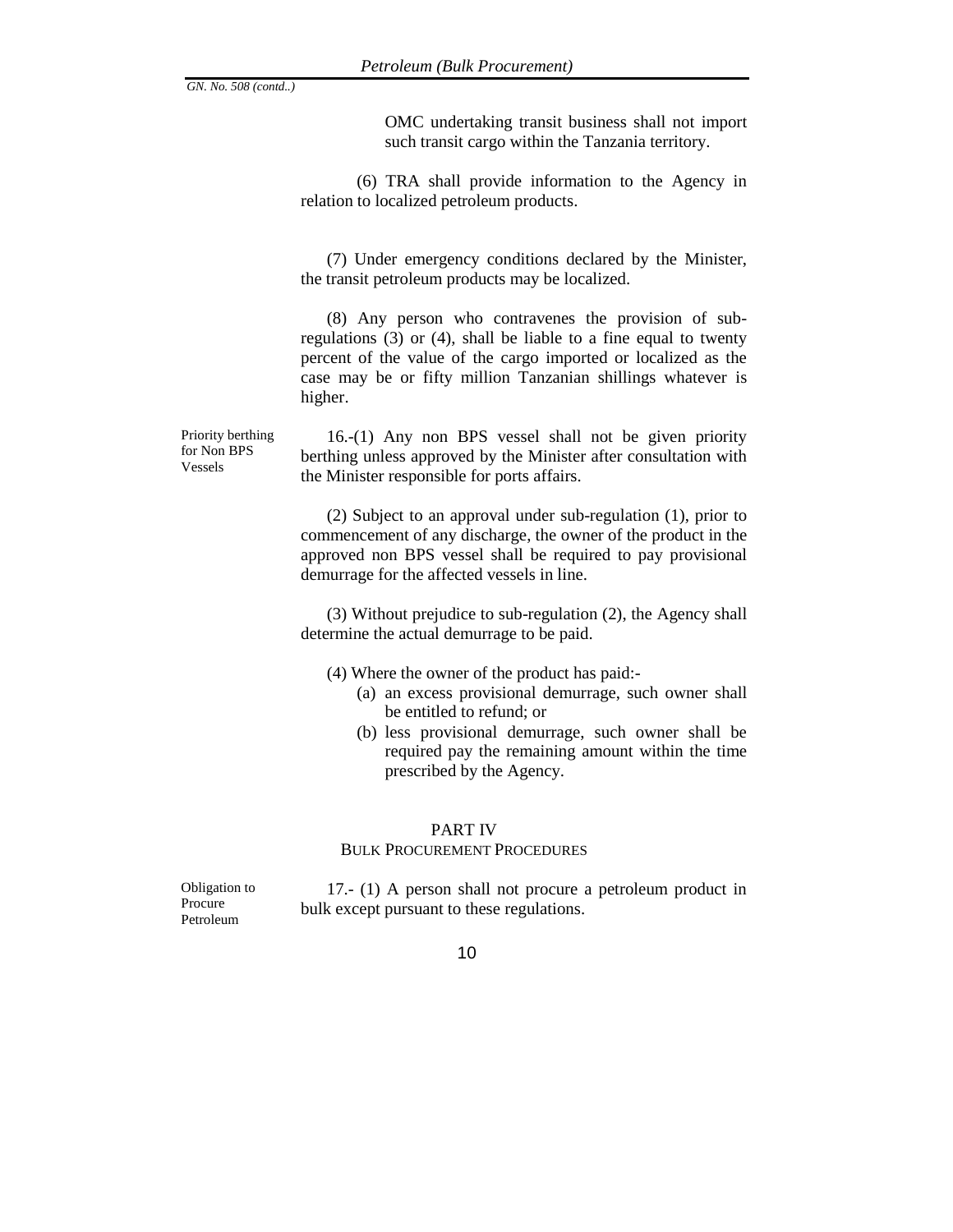Product Using BPS

> (2) An OMC seeking to import a petroleum product shall first conclude with the Agency, a supply and shipping contract that shall comprise the terms and conditions that govern the relationship between the Agency and OMCs, and shall stipulate relationship between the Agency, and any other related parties in the BPS.

Bidding Process 18. All matters relating to bidding process shall be as prescribed in the Bulk Procurement System Manual.

Tender Committee 19.- (1) There shall be a tender committee which shall be responsible for opening, evaluation and award of tender to the winning bidder in accordance with the Bulk Procurement System Manual.

> (2) The tender committee shall comprise of a Chairman and other five members, three of whom shall represent OMCs, and the other two from staff of the Agency.

> (3) Board members and pre-qualified suppliers or their affiliates shall not be eligible to be members of the Tender Committee.

Petroleum products specifications

20.-(1) All petroleum products imported into Tanzania shall conform to approved specifications pursuant to the Standards Act.

(2) The Agency shall ensure that specifications included in the tender process strictly conform to the Standard Act.

(3) Petroleum products that do not meet approved specifications shall not be offloaded into Tanzania.

(4) Any supplier who supplies a petroleum product that is not in conformity with approved specifications shall be blacklisted and shall not be eligible to bid for importation of petroleum products into Tanzania for a period of not less than six months and not more than five years.

Procedure for sampling, testing and blacklisting

21.– (1) The procedure for sampling and testing of a petroleum product shall be as prescribed by TBS.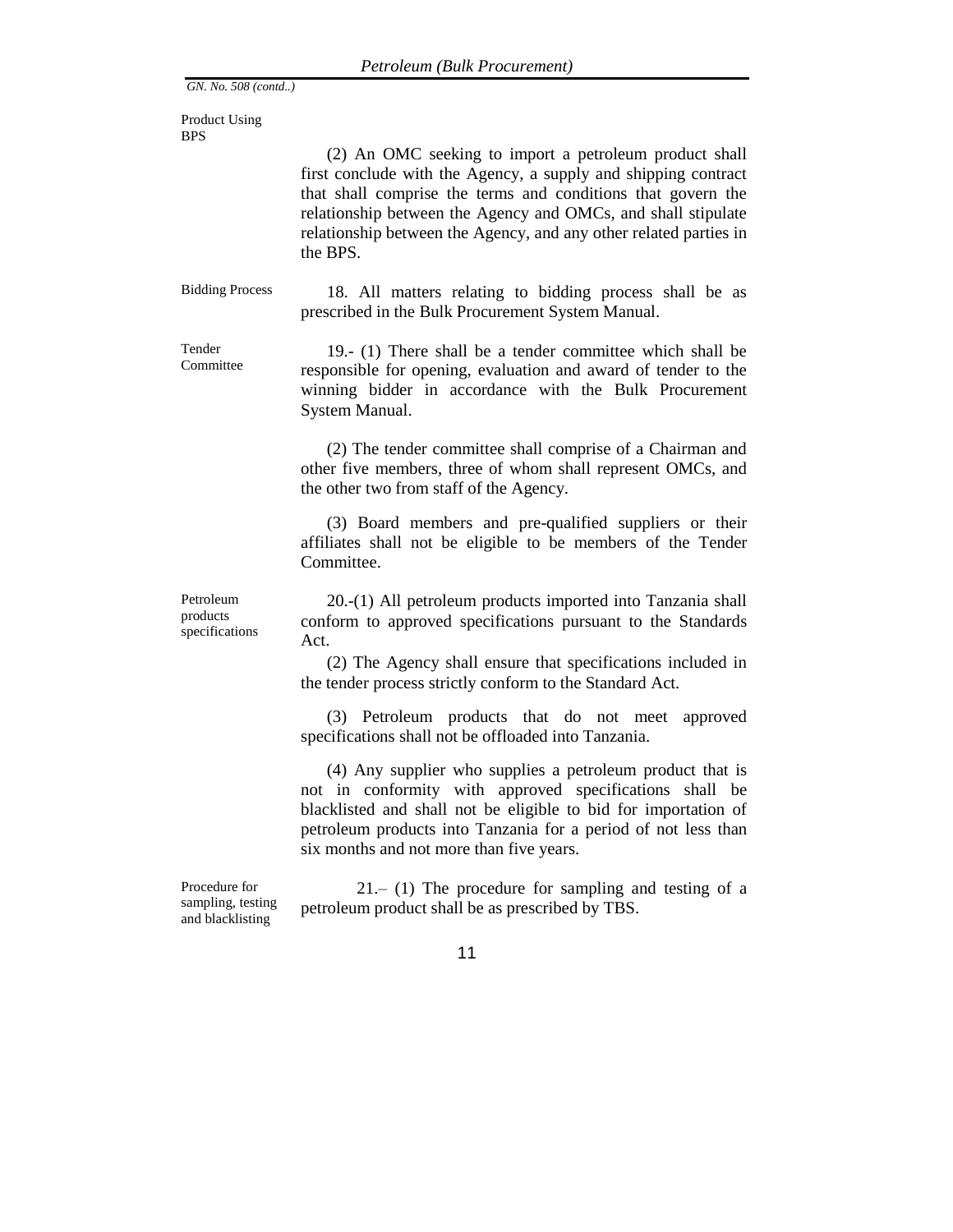(2) The test result for the samples taken by TBS shall be communicated to the Agency and to an Independent Inspector.

(3) An OMC may appoint a surveyor to verify on the quality and quantity of any petroleum product received in a terminal.

(4) In the event that quality results by Independent inspector of the Agency or of the supplier are not in conformity with TBS results, the latter results shall be final as much as quality of imported petroleum product in Tanzania is concerned.

(5) In the event that quantity results by Independent inspectors are not equal, the Agency shall regard results by WMA as final as much as quantity of imported petroleum product in Tanzania is concerned.

(6) The Agency shall, upon receipt of results from TBS in sub-regulation (2) which are non-conforming, blacklist the respective supplier and thereafter notify the Authority.

(7) Each OMC is obliged to notify the Agency and the Authority in the event it becomes aware of any off specification petroleum product that is due to or has been imported into Tanzania.

(8) Without prejudice to the provisions of sub-regulation (7), no person other than the Authority or TBS is allowed to publish, circulate or cause to be published or circulated any information relating to the quality of any petroleum product.

(9) Any person who contravenes the provisions of subregulation (8) shall be deemed to have distorted the BPS and shall be liable to the penalties prescribed under regulation 27.

Re-sampling and re-testing

22.-(1) Where the Agency or supplier has reasons to believe that any results issued by TBS are erroneous, the Agency may request TBS to undertake re-sampling or re-testing of the particular petroleum product.

(2) Without derogating the powers conferred by TBS under the Standards Act, TBS may undertake re-sampling or re-testing in collaboration with the Independent inspectors of the Agency or supplier, or cause such re-sampling or re-testing to be undertaken by an independent institution upon such terms and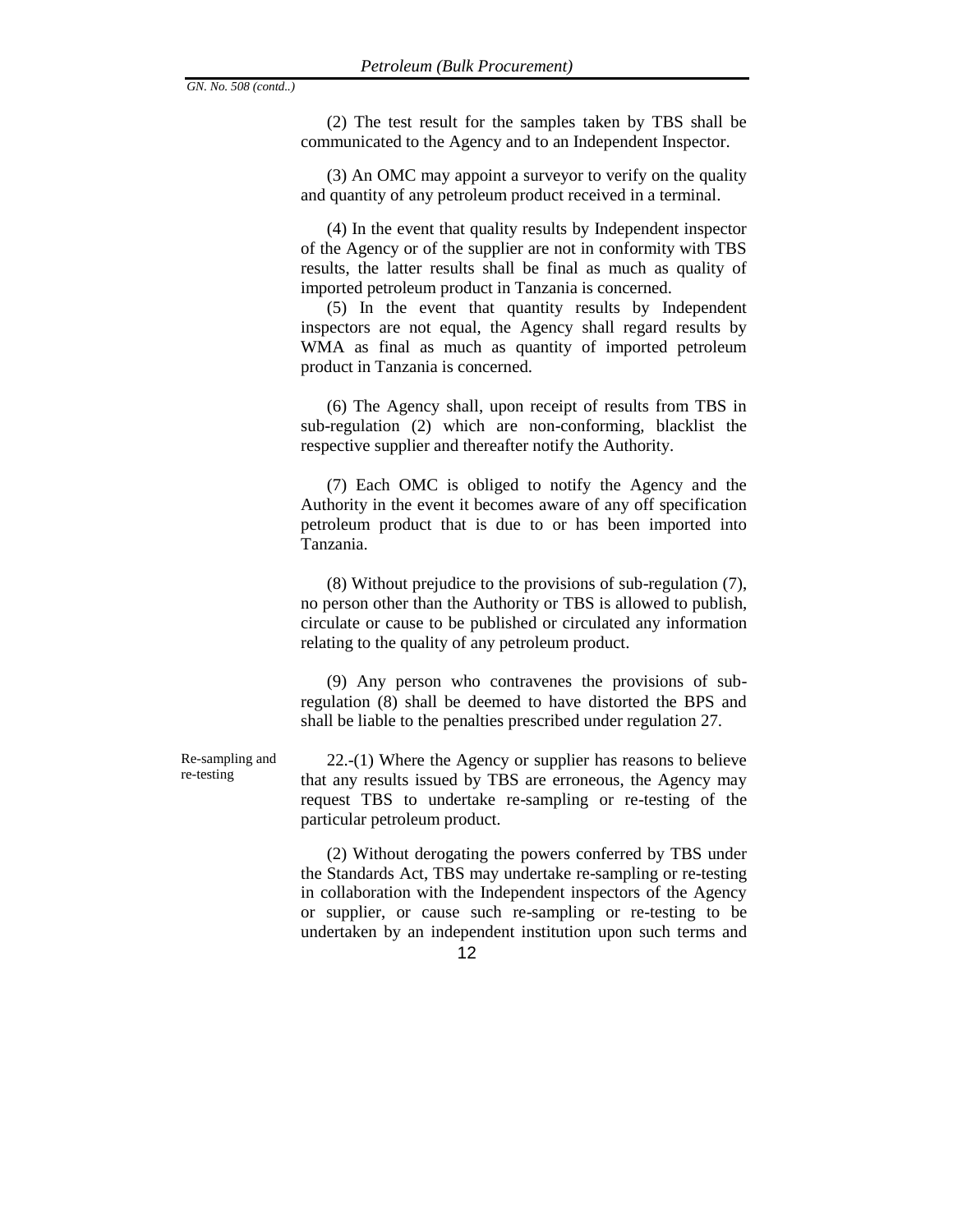conditions as the TBS may prescribe.

(3) Any costs for re-sampling or re-testing under this regulation shall be borne by an entity seeking such re-sampling or re-testing.

Cargo delivery 23.- (1) A supplier shall be responsible for the procurement, shipping arrangements and the offloading of a petroleum product to a discharge port.

> (2) A BPS vessel delivering a petroleum product shall, if it arrives within its scheduled delivery date ranges, have priority access to the offloading point.

> (3) A BPS vessel delivering a petroleum product that arrives prior to, or after its scheduled delivery date range shall be accommodated as soon as practicable.

Bulk Procurement System Manual

24. The Bulk Procurement System Manual shall-

- (a) regulate all matters related to invitation to bid, bid evaluation, bids qualification and award of the bid to supply a bulk petroleum product; and
- (b) guide all operational matters related to procurement of petroleum products under BPS, including prearrival checks, pre-discharge operations, discharge operations, post discharge overturn and customs and warehousing.

(2) Without prejudice to sub regulation (1), the Bulk Procurement System Manual shall be prepared by the Agency and thereafter submitted to the Authority for vetting before it is approved by the Minister.

25.– (1) Financing of petroleum products under the BPS shall be borne by OMCs.

(2) For purposes of procurement of petroleum products under the BPS, procedures stipulated under public procurement laws shall not apply.

(3) Each OMC's banker shall open a letter of credit to the supplier's banker or facilitate pre-payment in respect of the

13

Financing and payment procedures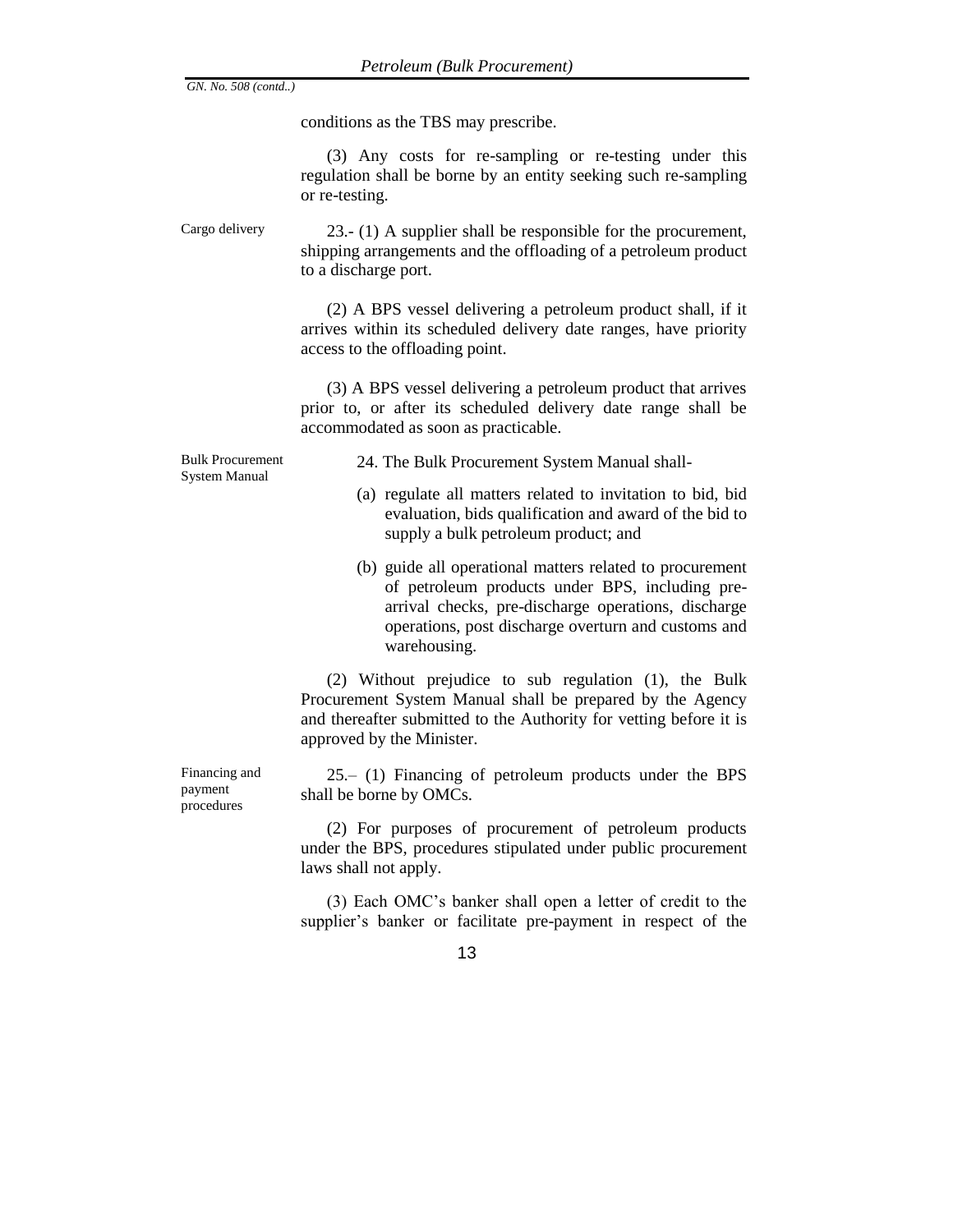cargo specified in the respective supply and shipping contract.

(4) Where an OMC fails to open a letter of credit or facilitate pre-payment within the time specified in the shipping and supply contract, such OMC shall be deemed to have distorted the BPS, and liable to penalties prescribed in regulation 27.

(5) Subject to establishment of a joint financing arrangement, a correspondence bank shall, on behalf of the buyer, settle invoices raised in respect of the cargo detailed in the respective supply and shipping contract.

#### PART V

### DISTORTION OF BPS

Distortion of BPS 26. For the purpose of these Regulations, a person, supplier or an OMC shall be deemed to have distorted the functioning of the BPS if:-

- (a) such person, supplier or OMC either individually or collectively with other person or OMC cause the Agency not to function as required including but not limited to delay in opening letter of credit, payment of wharfage and non-compliance with its guidance or directives;
- (b) the OMC fails or refuses to make contributions as required in these Regulations;
- (c) the OMC fails or refuses to take part in day to day business of the Agency;
- (d) the OMC willfully and with no justifiable reasons fails to import petroleum products;
- (e) the OMC fails or refuses without justifiable cause to receive the ordered cargo;
- (f) a supplier acts in a manner which endangers the security of supply; and
- (g) the OMC fails to make arrangement to receive the ordered quantity.

Penalty 27. Any person who distorts the functioning of the BPS or willfully endangers the functioning of the competitive supply system or causes the Agency not to function as required shall be liable to a fine prescribed in the Schedule.

## PART VI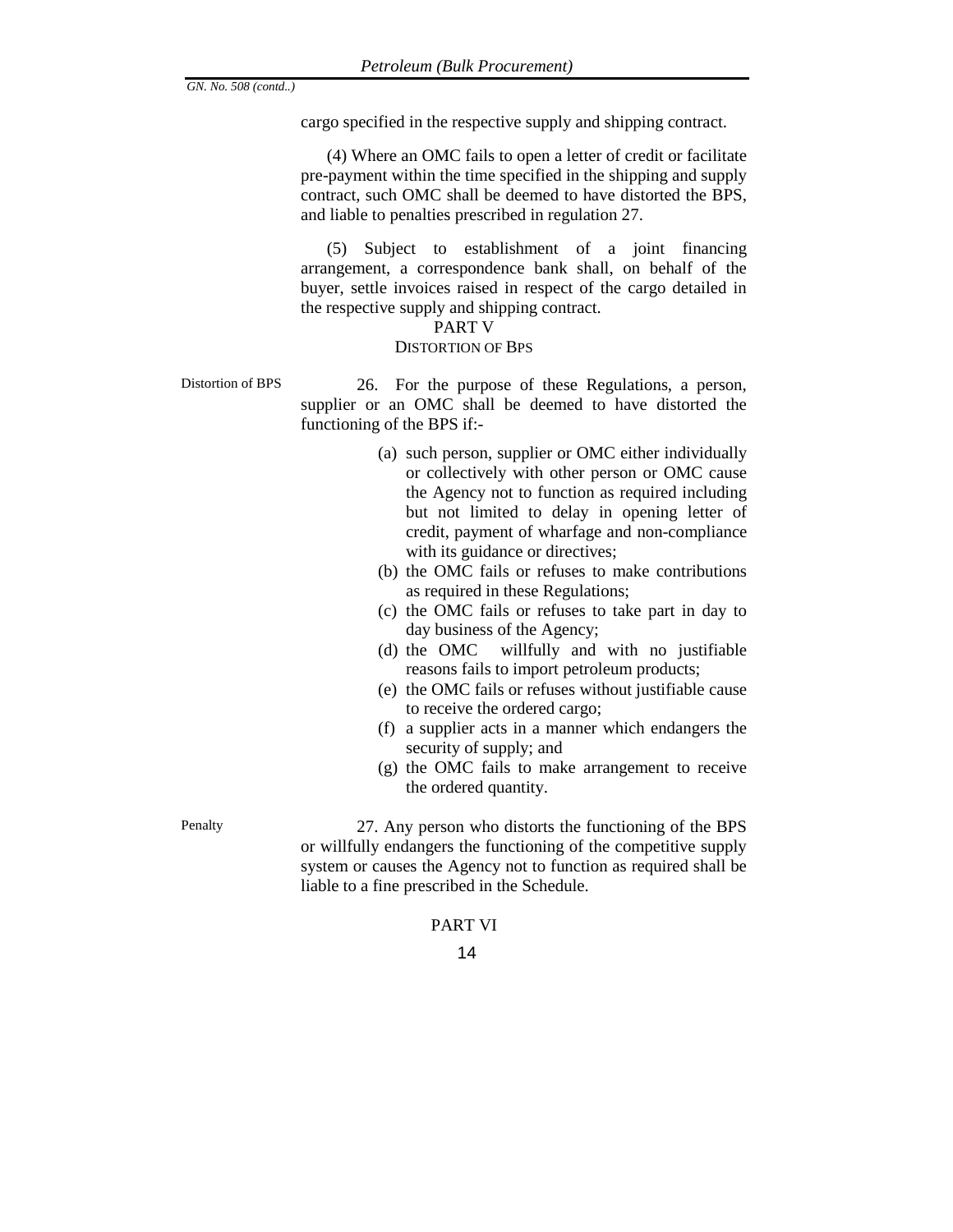#### **PENALTIES**

15 Late delivery 28.- (1) Late delivery default arising from causes other than a *force majeure* event shall attract a late delivery penalty of US\$ 0.5 per metric ton per day to be paid by a supplier to compensate buyers for compromising their minimum stocks or for procuring petroleum products from the petroleum strategic reserve. (2) The penalty prescribed in sub-regulation (1) shall be paid to an escrow account operated by Agency for onward payment to the buyer within seven days from the date of receiving demand note from the Agency. (3) Notwithstanding the provisions of sub-regulation (1) the lay-time on late arriving vessels shall commence when the vessel berths. (4) The demurrage costs resulting from cascading effect caused by late delivery of the BPS vessel shall be borne by the supplier of the late delivery vessel. (5) For purpose of this regulation, the cascading effect shall be limited to three subsequent vessels which have to discharge petroleum products after the late delivery vessel. (6) For purposes of ensuring efficient and effective BPS, the Agency shall take necessary measures to minimize cascading effects. Delivery default 29. Without prejudice to the penalty prescribed in regulation 28(1) a supplier whose vessel is delayed for more than seven days from the last day of the delivery date window shall be deemed to have defaulted on the delivery and shall be liable to penalties as shall be provided in the shipping and supply contract. Late payment 30. (1) An importer who fails to pay for its share of a petroleum product at the due date shall be charged a late payment penalty of LIBOR +2% per annum or be barred from participating in the following BPS tender or both. (2) The penalty prescribed in sub-regulation (1) shall be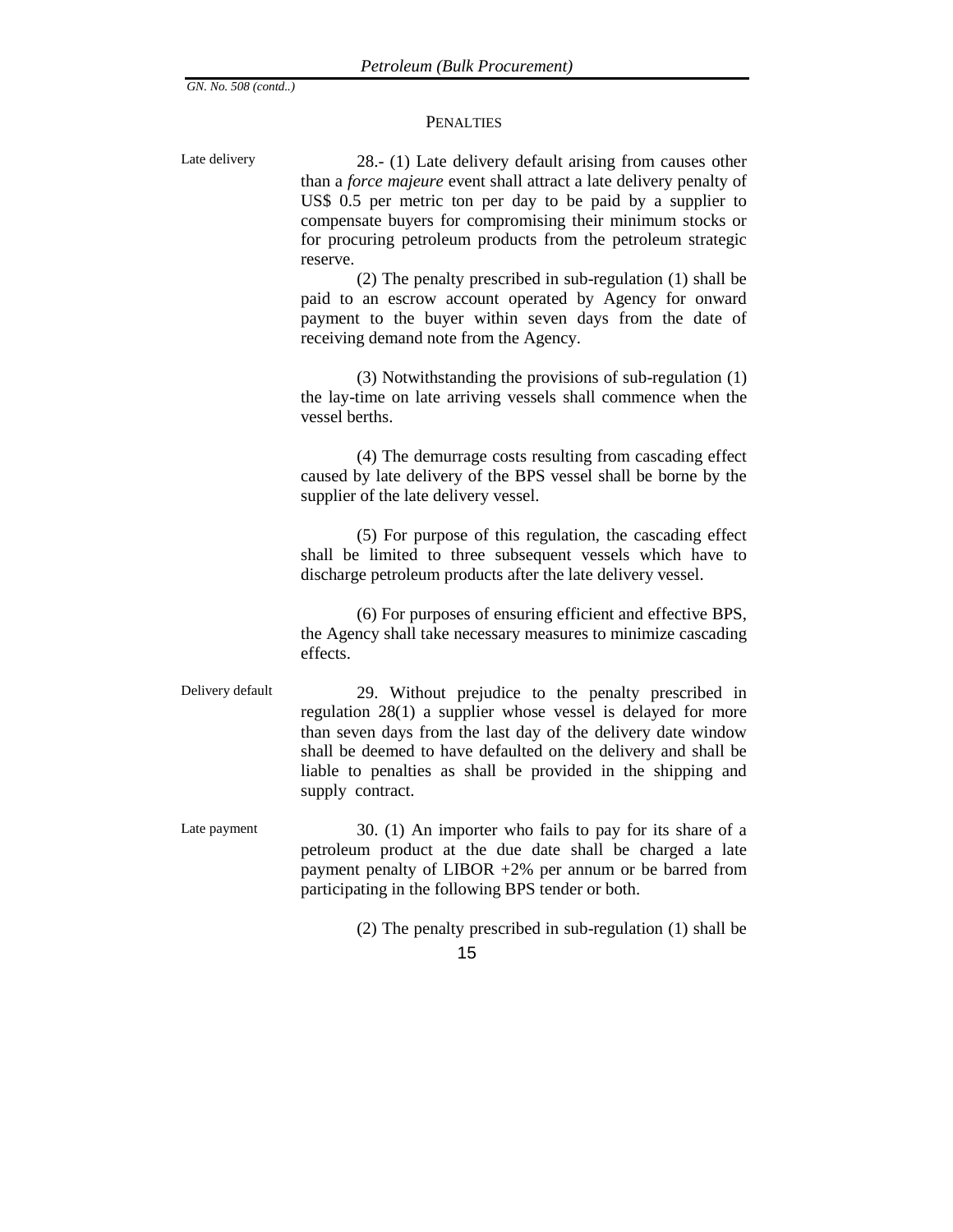paid to an escrow account operated by Agency within seven days from the date of determination of such failure for onward payment to the supplier.

# PART VII

# GENERAL PROVISIONS

Upgrading and replacement of existing lines

31.– (1) All entities having their storage facilities connected to KOJ shall:-

- (a) ensure that their facilities have at least two lines from KOJ to their storage facilities; and
- (b) ensure that their lines have a larger diameter of not less than 10 inch.

(2) Without prejudice to the penalty prescribed under regulation 33 any person who is in continuous breach of subregulation (1) shall be liable to a fine of not less than one million shillings for every day on which the contravention occurs or continues.

General penalty 32. - (1) Any person who contravenes the provisions of these regulations for which no specific penalty is provided shall be liable to a fine of three million shillings.

> (2) Any OMC, supplier or Independent Inspector who employs an agent, clerk, servant or other person, shall be answerable and liable for any acts or omissions of such persons in so far as the OMC, supplier or Independent Inspector is concerned.

> 33. Any person who is in continuous breach of these regulations shall be liable to a fine of one million shillings for every day on which the contravention occurs or continues.

> 34.-(1) The Petroleum (Bulk Procurement) Regulations, 2013 are hereby revoked.

> (2) Notwithstanding the revocation of the Petroleum (Bulk Procurement) Regulations, 2013, all orders, exemptions, contracts or directives made or issued or deemed to have been made or issued under those regulations shall be deemed to have been made under these Regulations, and shall remain in force

Penalty for continued defiance

Revocation GN No 59 of 2013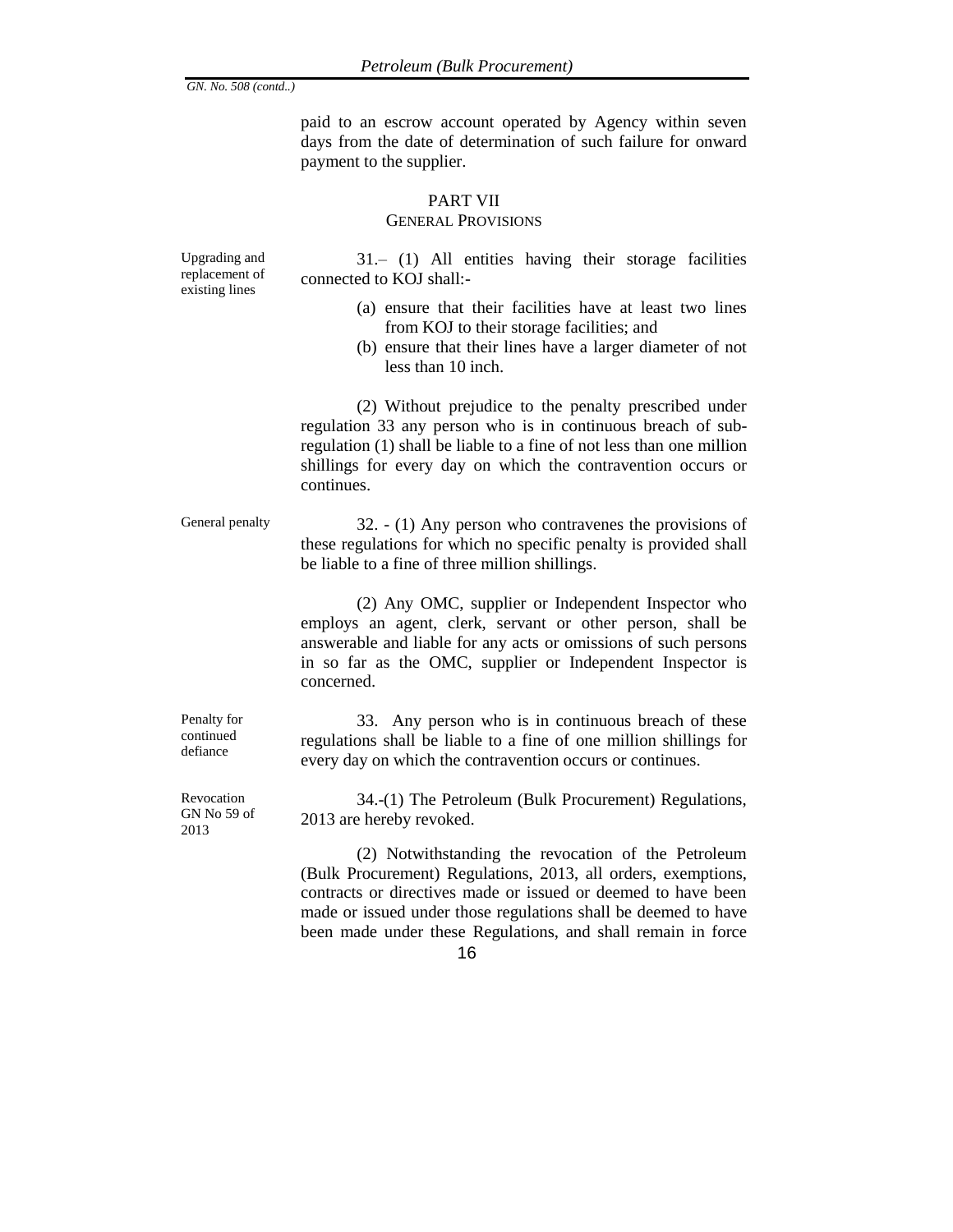until revoked or otherwise expire or cease to have effect.

(3) These Regulations shall not operate so as to affect in a prejudicial way the rights of any person granted or any contract entered prior to the commencement of these Regulations.

Agency to supplement procedures

35. Where procedures for any specific matter or thing are not provided for in these Regulations, the Agency shall endeavor to do whatever is necessary and permitted by applicable law to effectively and completely adjudicate on the matter or thing.

## $\overline{\phantom{a}}$ SCHEDULE  $\overline{\phantom{a}}$

| <b>OFFENCE</b>                                                                                                                                     | <b>PENALTY</b>                                                                                                              | <b>ADDITIONAL PENALTY</b>                                                                                                                                                                    |
|----------------------------------------------------------------------------------------------------------------------------------------------------|-----------------------------------------------------------------------------------------------------------------------------|----------------------------------------------------------------------------------------------------------------------------------------------------------------------------------------------|
| Delay to open LC or to make<br>pre payment                                                                                                         | 20 millions, and one million<br>for each day of continuity of<br>breach                                                     | Not to be allowed to<br>$\bullet$<br>participate in tenders until<br>when the product paid for<br>and all penalties have<br>been paid.<br>Pay demurrage resulting<br>from failure to open LC |
| failure<br><b>OMCs</b><br>make<br>to<br>arrangement to receive the<br>ordered quantity including<br>payment of wharfage<br>and<br>creating ullage. | 20 million shillings, and one<br>million for each<br>day<br>of<br>continuity breach                                         | Pay all cost associated with<br>failure to make arrangement to<br>receive/ordered<br>quantity<br>eg<br>demurrage                                                                             |
| Failure to make contribution<br>to the Agency.                                                                                                     | 10% of the amount to be paid<br>contribution<br>and<br>one<br><b>as</b><br>million for each day<br>of<br>continuity breach. | Not to participate in tenders<br>until when full amount has been<br>paid.                                                                                                                    |
| OMC refusal to take part in<br>day to day business of the<br>Agency.                                                                               | 3 million shillings, and one<br>million for each<br>day of<br>continuity breach.                                            |                                                                                                                                                                                              |
| Failure to make arrangement<br>ordered<br>receive<br>the<br>to<br>quantity                                                                         | 20 million shillings, and one<br>million for each<br>day<br>of<br>continuity breach                                         | Pay demurrage resulting from<br>failure to receive the ordered<br>quantity.                                                                                                                  |

#### *(Made under regulation 27)*